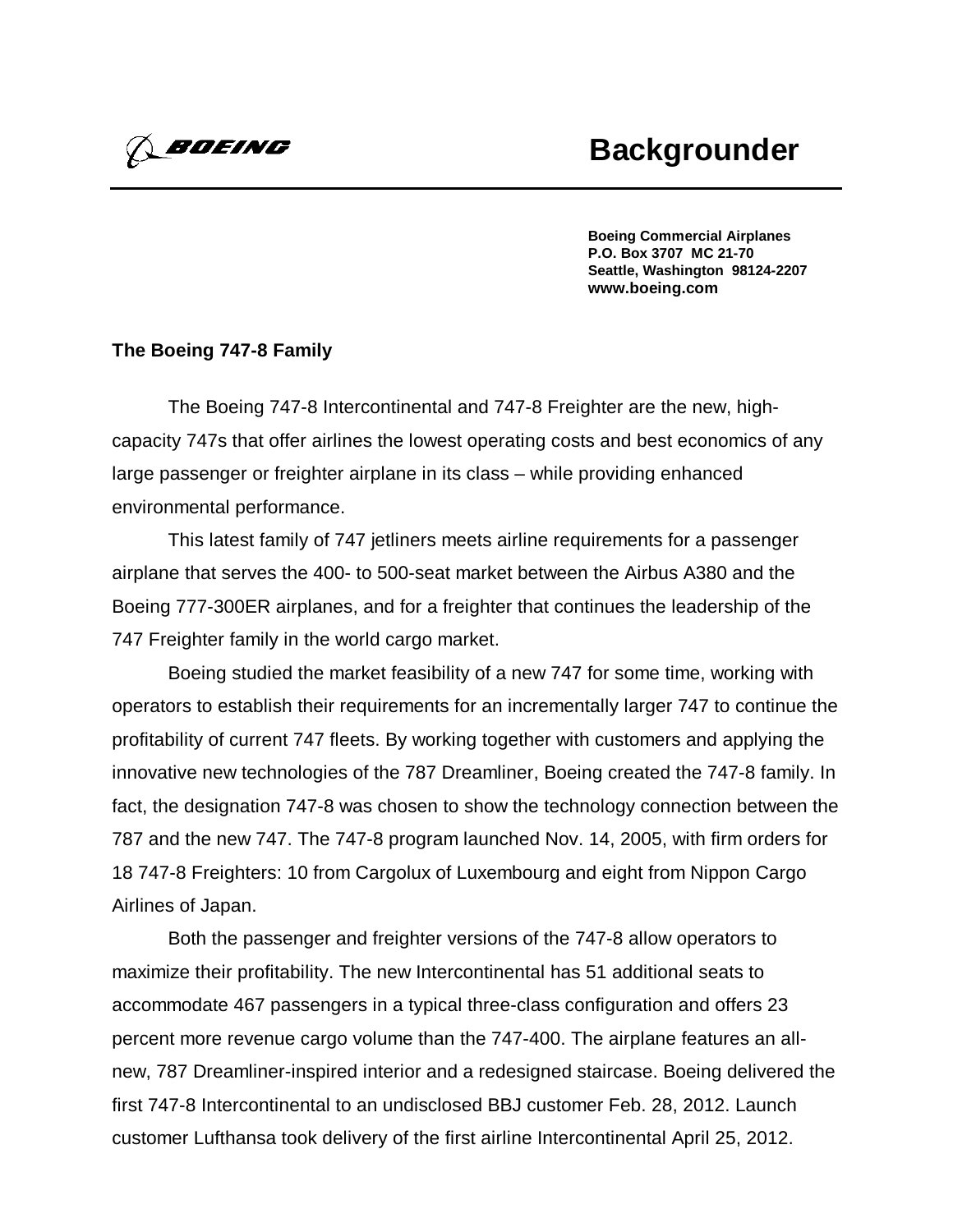Compared one on one, the 747-8 Freighter has no competitors. With a maximum structural payload capacity of 137.1 metric tonnes (137,166 kg) or 151.2 tons (302,400 lbs) including tare weight, the 747-8 Freighter offers 16 percent more revenue cargo volume than the 747-400 Freighter. The additional 4,245 cubic feet (120  $\text{m}^3$ ) of volume means the airplane can accommodate four additional main-deck pallets and three additional lower-hold pallets.

The 747-8 Freighter offers a range of 4,120 nautical miles (7,630 km) and enables operators to choose between carrying greater revenue payload—up to an additional 24 tonnes (26 tons)—or flying up to 900 nautical miles (1,660 km) farther in markets where cargo density requirements are lower. The airplane upholds its predecessor's legendary efficiency, with nearly equivalent trip costs and lower ton-mile costs than the 747-400 Freighter. Boeing delivered the first 747-8 Freighter to launch customer Cargolux Oct. 12, 2011.

Both airplanes represent a new benchmark in fuel efficiency and noise reduction, allowing airlines to lower fuel costs and fly into more airports at more times of the day. The 747-8 Intercontinental gives double-digit fuel improvements over the 747-400 and has a 30-percent smaller noise footprint, with QC2 takeoffs and QC1 arrivals. The 747-8 is designed to operate safely at any airport that currently has 747- 400 service. The 747-8 builds on the current 747's capability to fly into most airports worldwide, using the same pilot type ratings, services and most ground-support equipment. With a range of 7,790 nautical miles (14,430 km), the 747-8 Intercontinental can connect nearly any major city pair in the world.

The new 747-8 is the right size for the large airplane market, lowering risk for airlines in a highly variable operating environment.